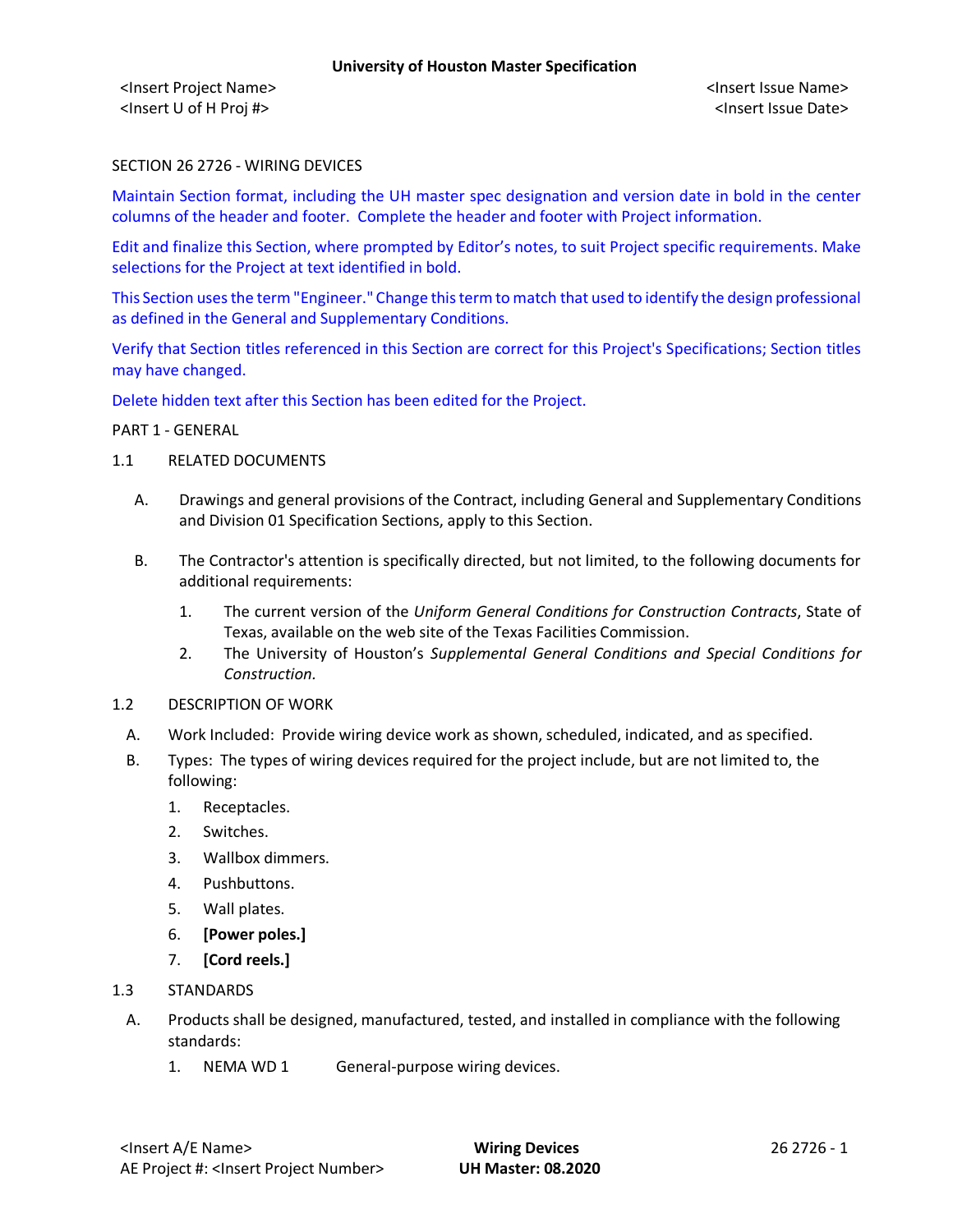<Insert Project Name> <Insert Issue Name> <Insert U of H Proj #> <Insert Issue Date>

- 2. NEMA WD 5 Specific-purpose wiring devices.
- 3. NEMA WD 6 Dimensional specifications-Proper selection for particular need.

### 1.4 QUALITY ASSURANCE

- A. Manufacturers: Provide products complying with these specifications and produced by one of the following:
	- 1. Bryant.
	- 2. Hubbell wiring systems (Hubbell wiring device-Kellems).
	- 3. Leviton.
	- 4. Lutron, Inc.
	- 5. Legrand/Pass and Seymour, Inc.
	- 6. Wiremold Company.
	- 7. Eaton Inc., Cooper Wiring Devices.
- B. UL Label: All wiring devices shall be UL-labeled.

## 1.5 SUBMITTALS

- A. Shop Drawings submittals shall include, but not be limited to, the following:
	- 1. Cut sheets of the receptacles, switches, wall box dimmers, and pushbuttons.
	- 2. Cut sheets of the wall plates.
	- 3. **[Cut sheets of power poles and cord reels.]**
	- 4. **[Samples of general use receptacle, switch and coverplate types and colors proposed for the project.]**
	- 5. Additional information as required in Section 26 0001"Electrical General Provisions."
- 1.6 DELIVERY, STORAGE AND HANDLING
	- A. Deliver wiring devices individually wrapped in factory-fabricated containers.
	- B. Handle wiring devices carefully to avoid damage, breaking, and scoring.
	- C. Store in a clean dry space and protect from the weather.

## PART 2 - PRODUCTS

- 2.1 WIRING DEVICES
	- A. General: Provide factory-fabricated wiring devices in the type, color, and electrical rating for the service indicated. Where type and grade are not indicated, provide proper selection to correspond with branch circuit wiring and overcurrent protection. Attachment of wires to devices shall be by screw pressure under the head of binding screws. Arrangements depending on spring pressure or tension are not acceptable. All binding screws shall be brass or bronze.
	- B. Receptacles: Comply with NEMA Standard WD1 and as follows:
		- 1. General Duty Decorator: Provide simplex or duplex commercial specification grade decorator type receptacles, 2-pole, 3-wire grounding, with green hexagonal equipment ground screw, ground terminals and poles internally connected to mounting yoke, with metal mounting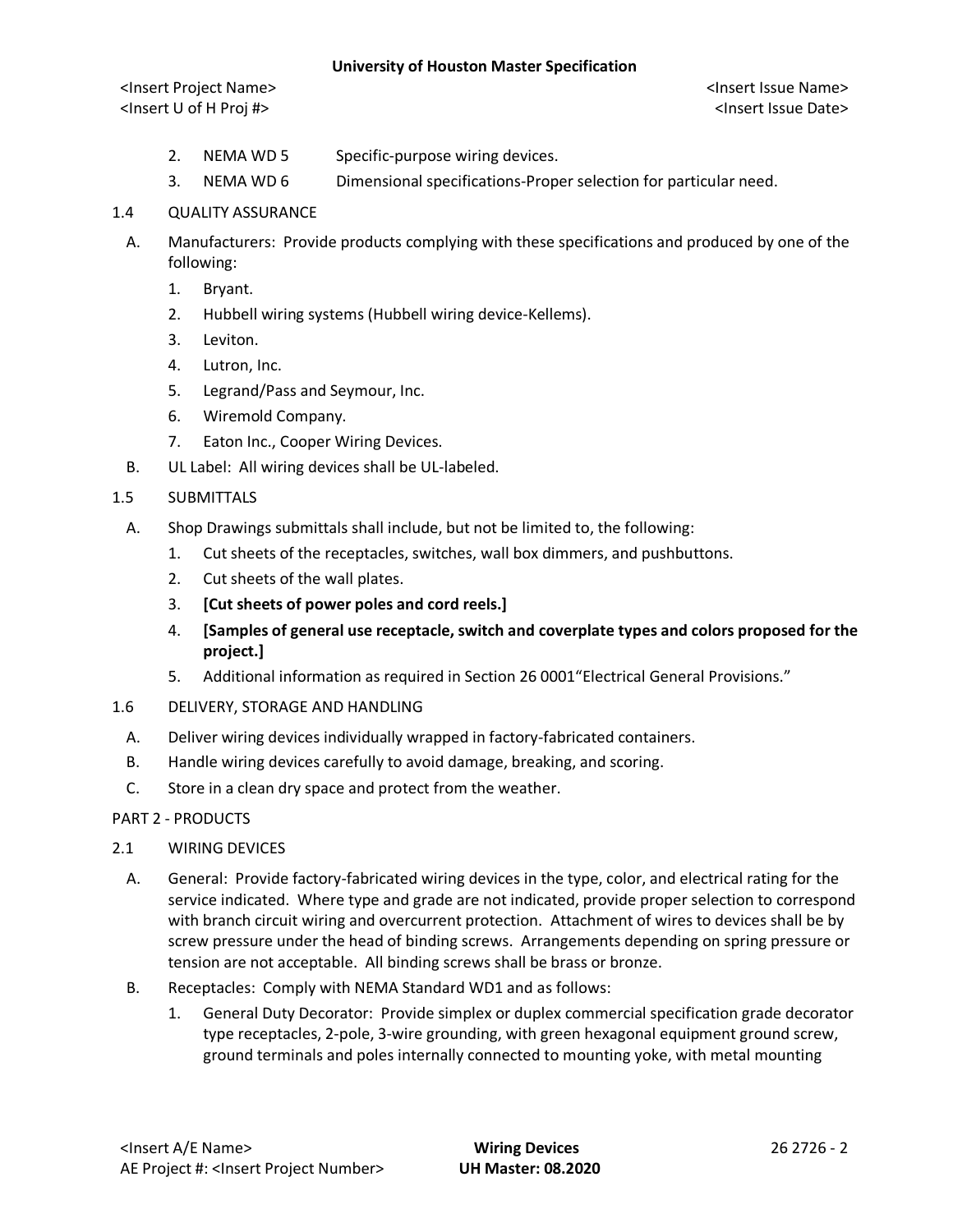straps, back and side wired with screw type terminals, molded high impact thermoplastic compound, NEMA configuration as indicated.

| a) 20 amp, 125 volt grounded simplex NEMA Legrand/Pass & Seymour #26361-*.<br>#5-20R | Leviton #16351-*.               |
|--------------------------------------------------------------------------------------|---------------------------------|
| b) 20 amp, 125 volt grounded duplex NEMA Legrand/Pass & Seymour #26352-*.<br>#5-20R  | Leviton #16352-*.               |
| c) 20 amp, 125 volt, Class A, GFCI duplex                                            | Legrand/Pass & Seymour #2097*L. |

| C) 20 amp, 125 VOIt, Class A, GFCI duplex | Legrand/Pass & Seymour #2097"L |
|-------------------------------------------|--------------------------------|
| receptacle with integral ground fault     | Leviton #7899-*.               |
| current interrupter, back and side wired  |                                |
| with indicator light.                     |                                |

- d) 20 amp, 125 volt, Class A, GFCI duplex Legrand/Pass & Seymour #2097HG\*L. receptacle with integral ground fault Leviton #7899-HG<sup>\*</sup>. current interrupter, back and side wired with indicator light hospital grade.
- \* Color designation, refer to Paragraph 2.3.

**[Wiring devices connected to emergency power circuits shall be as specified hereinabove except that wiring devices shall be red in color with coverplates colormatching other devices in the room.]**

- 2. **[Hospital Grade Decorator: Provide duplex Hospital grade decorator type receptacles, 2-pole, 3-wire grounding, with green hexagonal equipment ground screw, ground terminals and poles internally connected to mounting yoke, with metal mounting straps, back and side wired with screw type terminals, nylon or compound, NEMA configuration as indicated.**
	- **a. 20 amp, 125 volt grounded duplex NEMA Legrand/Pass & Seymour #26362HG-\*. #5-20R Leviton #16362HG-\*.**
	- **receptacle with integral ground fault Leviton #8898HG-\*. current interrupter, back and side wired with indicator light.**

**b. 20 amp, 125 volt, Class A, GFCI duplex Legrand/Pass & Seymour #2097HG\*L.** 

**[Wiring devices connected to emergency power circuits shall be as specified hereinabove except that wiring devices shall be red in color with coverplates colormatching other devices in the room.]**

3. General Duty Standard: Provide simplex or duplex commercial specification grade standard type receptacles, 2-pole, 3-wire grounding, with green hexagonal equipment ground screw, ground terminals and poles internally connected to mounting yoke, with metal mounting straps, back and side wired with screw type terminals, molded high impact thermoplastic compound, NEMA configuration as indicated.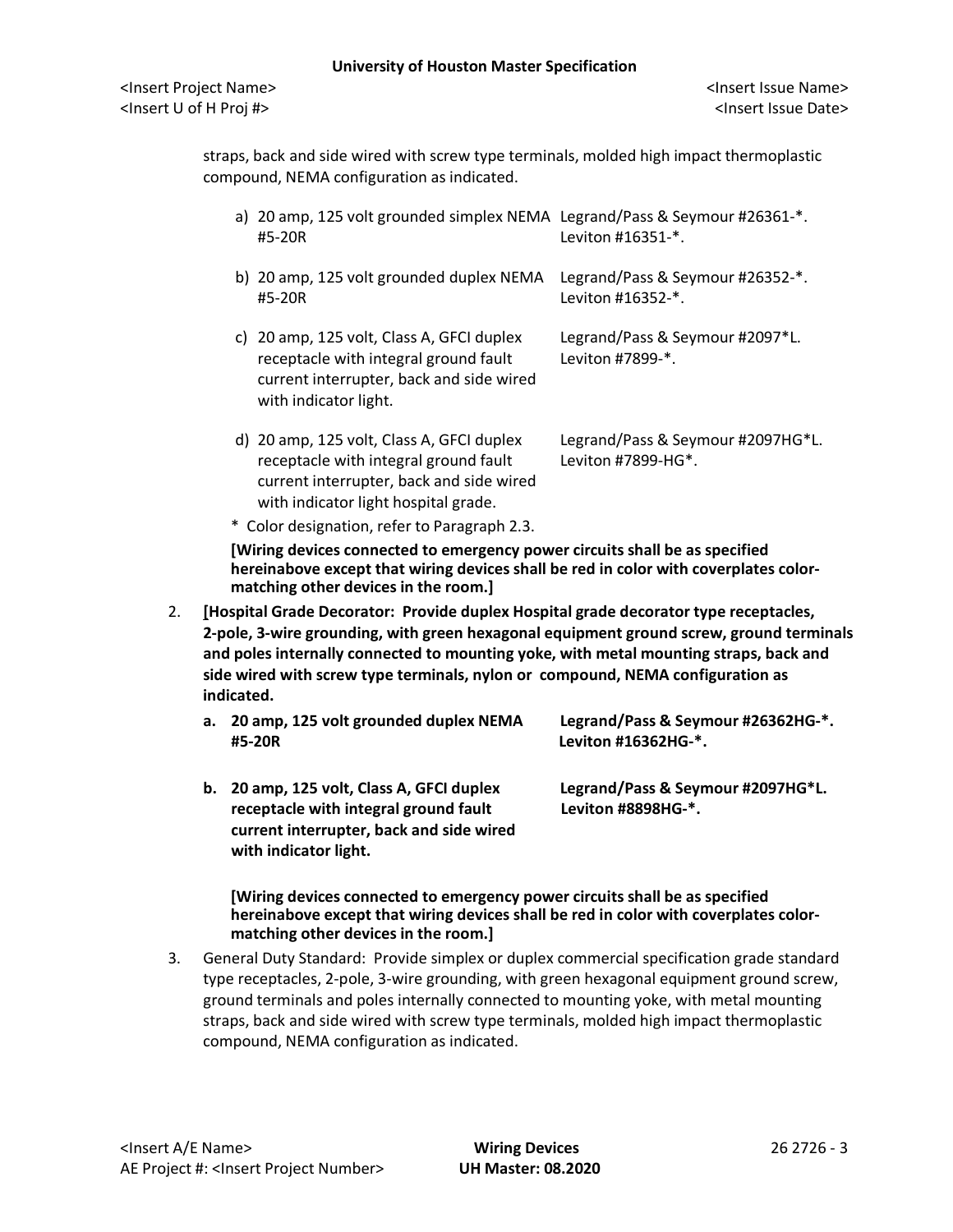<Insert Project Name> <Insert Issue Name> <Insert U of H Proj #> <Insert Issue Date>

- a. 20 amp, 125 volt grounded simplex NEMA Legrand/Pass & Seymour #5361-\*. #5-20R Leviton #5891-\*.
- b. 20 amp, 125 volt grounded duplex NEMA Legrand/Pass & Seymour #5352-\*. #5-20R Leviton #BR20-\*.
- c. 20 amp, 125 volt, Class A, GFCI duplex Legrand/Pass & Seymour #2097\*L. receptacle with integral ground fault Leviton #8898-\*. current interrupter, back and side wired with indicator light.
- d. 20 amp, 125 volt, Class A, GFCI duplex Legrand/Pass & Seymour #2097HG\*L. receptacle with integral ground fault Leviton #8898HG-\*. current interrupter, back and side wired with indicator light hospital grade.

\* Color designation, refer to Paragraph 2.3.

**[Wiring devices connected to emergency power circuits shall be as specified hereinabove except that wiring devices shall be red in color with coverplates colormatching other devices in the room.]**

4. **[Hospital Grade Standard: Provide simplex or duplex Hospital grade standard type receptacles, 2-pole, 3-wire grounding, with green hexagonal equipment ground screw, ground terminals and poles internally connected to mounting yoke, with metal mounting straps, back and side wired with screw type terminals, molded high impact nylon compound, NEMA configuration as indicated.**

| а. | 20 amp, 125 volt grounded duplex NEMA<br>#5-20R                                                                                                      | Legrand/Pass & Seymour #8300*L-*.<br>Leviton #8300-*.       |
|----|------------------------------------------------------------------------------------------------------------------------------------------------------|-------------------------------------------------------------|
| b. | 20 amp, 125 volt grounded duplex NEMA<br>#TR8300H*L-*.                                                                                               | Legrand/Pass & Seymour #5-20R                               |
|    | Tamper resistant.                                                                                                                                    | Leviton #8300SG-*                                           |
| C. | 20 amp, 250 volt grounded duplex NEMA                                                                                                                | Legrand/Pass & Seymour #6-20R #8800H-*.<br>Leviton #8400-*. |
| d. | 20 amp, 125 volt, Class A, GFCI duplex<br>receptacle with integral ground fault<br>current interrupter, back and side wired<br>with indicator light. | Legrand/Pass & Seymour #2095HG*L.<br>Leviton #8898HG-*.     |

- **\* Color designation, refer to Paragraph 2.3.]**
- 5. **[Wiring devices connected to emergency power circuits shall be as specified hereinabove except that wiring devices shall be red in color with coverplates color-matching other devices in the room.]**
- 6. Heavy-duty Simplex: Provide single heavy-duty type receptacles, with green hexagonal equipment ground screw, with metal mounting straps, back wiring, black molded phenolic compound, NEMA configuration as indicated.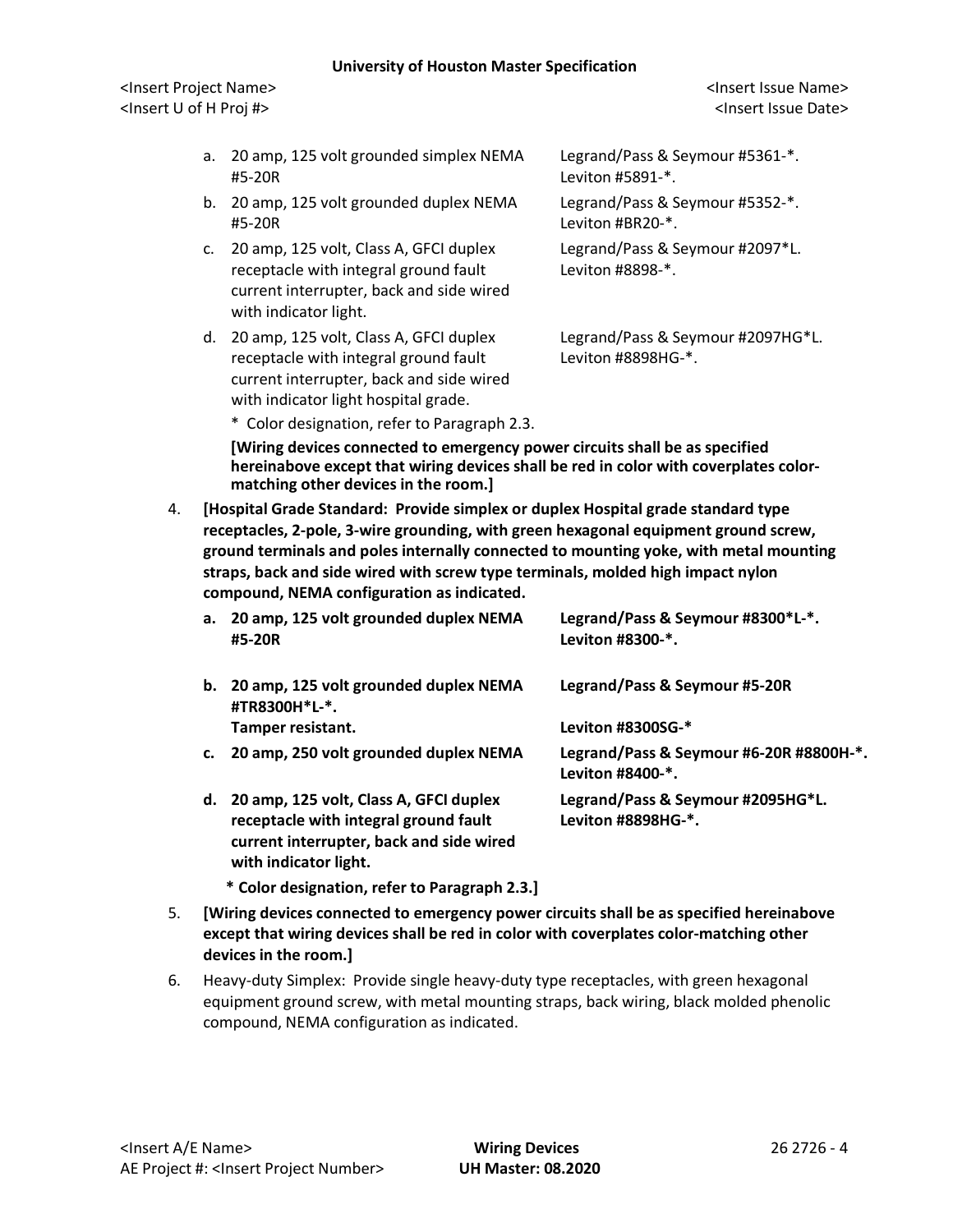<Insert Project Name> <Insert Issue Name> <Insert U of H Proj #> <Insert Issue Date>

- a. 30 amp, 125 volt grounded single NEMA Hubbell #HBL9308 with #SS703 #5-30R stainless steel wall plate.
- b. 30 amp, 250 volt, grounded, 3-wire, 2-pole Hubbell #HBL9330 with #SS703 NEMA #6-30R stainless steel wall plate.
- c. 20 amp, 125/250 volt, grounded, 4-wire, Hubbell #HBL8410 with #SS7 3-pole NEMA #14-20R stainless steel wall plate.
- d. 30 amp, 125/250 volt, grounded, 4-wire, Hubbell #HBL9430A with #SS701 3-pole NEMA #14-30R stainless steel wall plate.
- e. 30 amp, 125/250 volt, grounded, locking, Hubbell #HBL2710 with HBL #7420 cast 4 wire, 3-pole NEMA #L14-30R (window washing receptacle) aluminum weatherproof wall plate.

 Legrand/Pass & Seymour #3802-\*. Legrand/Pass & Seymour #3801-\*. Legrand/Pass & Seymour #14-20R-\*. Legrand/Pass & Seymour #14-30R-\*.

7. Data Receptacles Decorator: Provide simplex or duplex commercial specification grade decorator type receptacles, 2-pole, 3-wire grounding, with green hexagonal equipment ground screw, ground terminals and poles internally connected to mounting yoke, with metal mounting straps, back and side wired with screw type terminals, molded high impact thermoplastic compound, NEMA configuration as indicated.

| a. 20 amp, 125 volt, grounded duplex receptacle Legrand/Pass & Seymour #26352-*.<br><b>NEMA #5-20R</b> | Leviton #16352-*.                   |
|--------------------------------------------------------------------------------------------------------|-------------------------------------|
| b. 20 amp, 125 volt, isolated grounded duplex                                                          | Legrand/Pass & Seymour #IG 26362-*. |
| receptacle NEMA #5-20R                                                                                 | Leviton #16362-IG*.                 |

- c. 20 amp, 125 volt, grounded twist lock, simplex Legrand/Pass & Seymour #L5-20R. receptacle NEMA #L5-20R Leviton #2310
- d. 30 amp, 125 volt, grounded twist lock, simplex Legrand/Pass & Seymour #L5-30R. receptacle NEMA #L5-30R Leviton #2610.
- e. 20 amp, 250 volt, isolated ground twist lock, Legrand/Pass & Seymour #L6-20R. simplex receptacle NEMA #L6-20R Leviton #2320.
- f. 30 amp, 250 volt, isolated ground twist lock, Legrand/Pass & Seymour #L6-30R. simplex receptacle NEMA #L6-30R Leviton #2620.
	- \* Color designation, refer to Paragraph 2.3.

## **[Wiring devices connected to emergency power circuits shall be as specified hereinabove except that wiring devices shall be red in color with coverplates colormatching other devices in the room.]**

8. Data Receptacles Standard: Provide simplex or duplex commercial specification grade standard type receptacles, 2-pole, 3-wire grounding, with green hexagonal equipment ground screw, ground terminals and poles internally connected to mounting yoke, with metal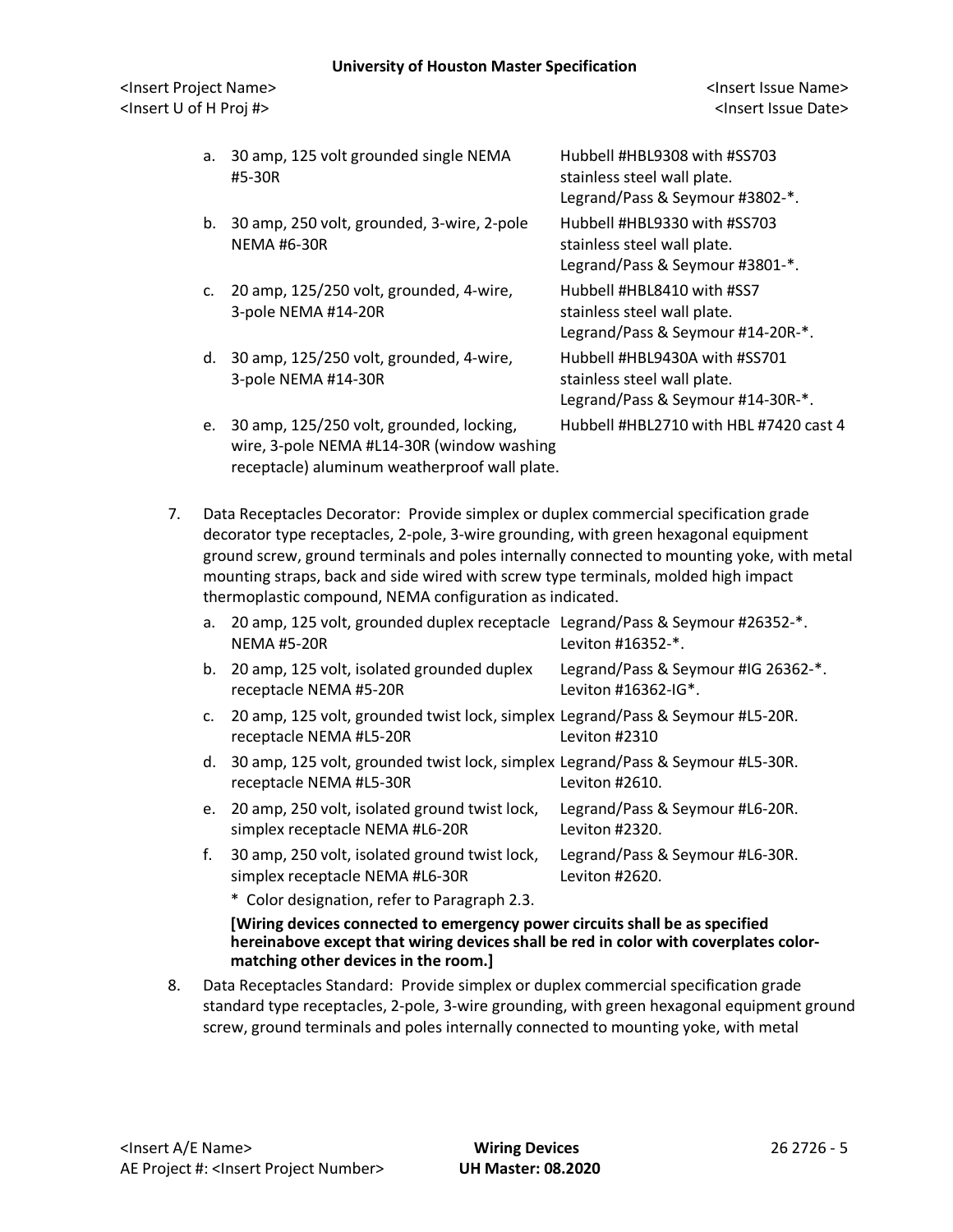<Insert Project Name> <Insert Issue Name> <Insert U of H Proj #> <Insert Issue Date>

mounting straps, back and side wired with screw type terminals, molded high impact thermoplastic compound, NEMA configuration as indicated.

- a. 20 amp, 125 volt, grounded duplex receptacle Legrand/Pass & Seymour #5351-\*. NEMA #5-20R Leviton #BR20-\*.
	- \* Color designation, refer to Paragraph 2.3.

**[Wiring devices connected to emergency power circuits shall be as specified hereinabove except that wiring devices shall be red in color with coverplates colormatching other devices in the room.]**

- 9. Transient Voltage Surge Suppression Receptacles: Provide duplex commercial specification grade decorator type receptacles, 2-pole, 3-wire, grounding, with integral surge suppression, green hexagonal equipment ground screw, back and side wired with screw type terminals, NEMA configuration as indicated. Surge suppressor shall provide an equal surge protection of not less than 80 joules in all three modes (hot to neutral, hot to ground, and neutral to ground), minimum 7:1 RFI and EMI noise suppression and a front face LED indicator for positive indication of surge protection. Surge suppression receptacles shall comply with LIL 1449 (Category A&B) and ANSI/IEEE 62.41-1991.
	- a. 20 amp, 125 volt, surge suppression duplex, Legrand/Pass & Seymour #5362-\*-SP. NEMA #5-20R Leviton #8380-\*. b. 20 amp, 125 volt, isolated ground surge Legrand/Pass & Seymour #IG 5362-\*-SP.
	- suppression duplex, NEMA #5-20R Leviton #8380-IG\*.
- - \* Color designation, refer to Paragraph 2.3.
- 10. General Duty Clock Simplex: Provide single commercial specification grade type receptacles, 2-pole, 3-wire grounding, recessed to contain male plug and permit clock to cover outlet, with metal hook for supporting clock, ivory molded phenolic compound, side wired with screw type terminals, NEMA configuration as indicated.
	- a. 20 amp, 125 volt, grounded single NEMA Legrand/Pass & Seymour #S3713-I. #5-15R Leviton #688-I
- 11. Specific-use receptacles shall have volts, amps, poles, and NEMA configuration as noted on Drawings.
- C. Switches: Comply with NEMA Standard WD1 and as follows:
	- 1. Rocker: Provide commercial specification grade flush rocker switches, with mounting yoke insulated from mechanism, equipped with plaster ears, white switch rocker and side-wired screw terminals.

|    | a. Single pole, 120/277 volt, 20 amp switch                      | Legrand/Pass & Seymour #2621*.<br>Leviton #5621-2*. |
|----|------------------------------------------------------------------|-----------------------------------------------------|
| b. | Three-way, 120/277 volt, 20 amp switch                           | Legrand/Pass & Seymour #2623*.<br>Leviton #5623-2*. |
|    | c. Four-way, 120/277 volt, 20 amp switch                         | Legrand/Pass & Seymour #2624*.<br>Leviton #5624-2*. |
| d. | Single Pole, 120/277 volt, 20 amp switch,<br>illuminated when on | Legrand/Pass & Seymour #2629*.<br>Leviton #5628-2*. |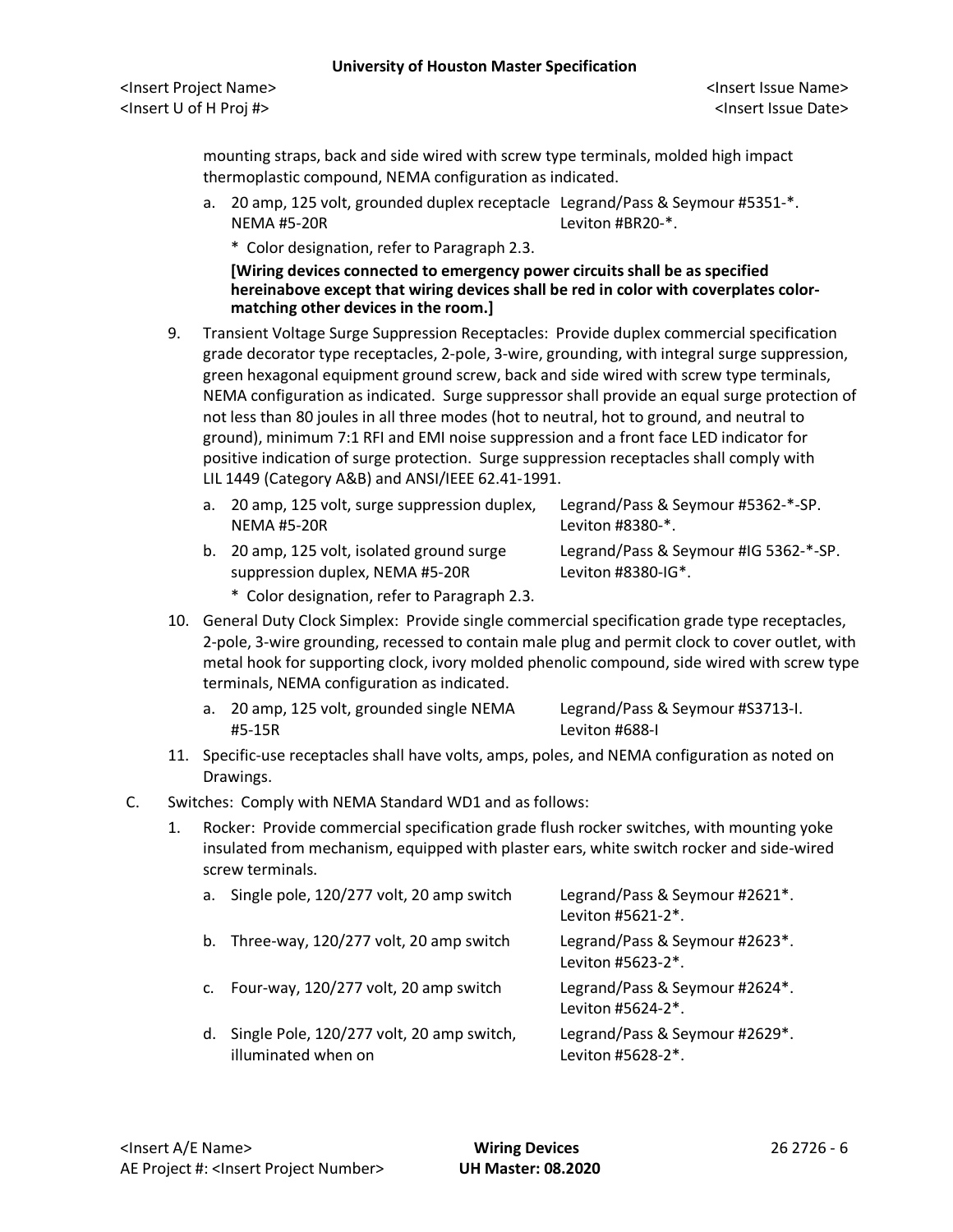\* Color designation, refer to Paragraph 2.3.

**[Wiring devices connected to emergency power circuits shall be as specified hereinabove except that wiring devices shall be red in color with coverplates colormatching other devices in the room.]**

2. Toggle: Provide commercial specification grade flush toggle switches, with mounting yoke insulated from mechanism, equipped with plaster ears, white switch handle, side-wired terminals, horsepower rated.

|                | a. Single pole, 120/277 volt, 20 amp switch, key- Legrand/Pass & Seymour #PS20AC1-KL.<br>operated | Leviton #1221-2K*L.                                      |
|----------------|---------------------------------------------------------------------------------------------------|----------------------------------------------------------|
|                | b. Single pole, 120/277 volt, 20 amp switch                                                       | Legrand/Pass & Seymour #20AC1-*.<br>Leviton #CSB1-20*.   |
| $\mathsf{C}$ . | Three-way, 120/277 volt, 20 amp switch                                                            | Legrand/Pass & Seymour #20AC3-*.<br>Leviton #CSB3-20*.   |
| d.             | Single pole, 120/277 volt, 20 amp switch,<br>red pilot light                                      | Legrand/Pass & Seymour #20AC1-RPL.<br>Leviton #1221-PLR. |
| e.             | Single pole, double throw, momentary contact, Legrand/Pass & Seymour #1091-*.                     |                                                          |

center off, 120/277 volt, 20 amp switch Leviton #1285-\*.

\* Color designation, refer to Paragraph 2.3.

# **[Wiring devices connected to emergency power circuits shall be as specified hereinabove except that wiring devices shall be red in color with coverplates colormatching other devices in the room.]**

D. Decorator Wall Box Dimmers: Provide commercial specification grade linear slide dimmers with separate positive on/off button and LED indicator, voltage compensation circuitry for constant light output and toroidal filters for suppression of RFI and lamp sing. Dimmers shall be "decorator face" size and shall gang with standard decorator rocker switches. Switches and dimmers to be coordinated based on Section 26 0923 "Lighting Control Devices." Wall box dimmers shall be as follows:

| 1. | Single pole, 120 volt, 600 watt dimmer                                                 | Lightolier #ZP600-* or approved equal.    |
|----|----------------------------------------------------------------------------------------|-------------------------------------------|
| 2. | Single pole, 120 volt, 1,000 watt dimmer                                               | Lightolier #ZP1000-* or approved equal.   |
| 3. | Single pole, 120 volt, 600 watt inductive<br>load dimmer                               | Lightolier #ZP600VA-* or approved equal.  |
| 4. | Single pole, 120 volt, 1,000 watt inductive<br>load dimmer                             | Lightolier #ZP1000VA-* or approved equal. |
| 5. | Single pole, 120 volt, 260 watt electronic<br>transformer low voltage dimmer           | Lightolier #ZP260QE-* or approved equal.  |
| 6. | Single pole, 120 volt, 425 watt electronic<br>transformer low voltage dimmer           | Lightolier #ZP425QE-* or approved equal.  |
| 7. | Multiple location remote on-off switch<br>* Color designation, refer to Paragraph 2.3. | Lightolier #ZPR-3-* or approved equal.    |

E. Custom Wall Box Dimmers: Provide commercial specification grade linear slide dimmers with separate positive on-off switch with LED indicator, voltage compensation circuitry for constant light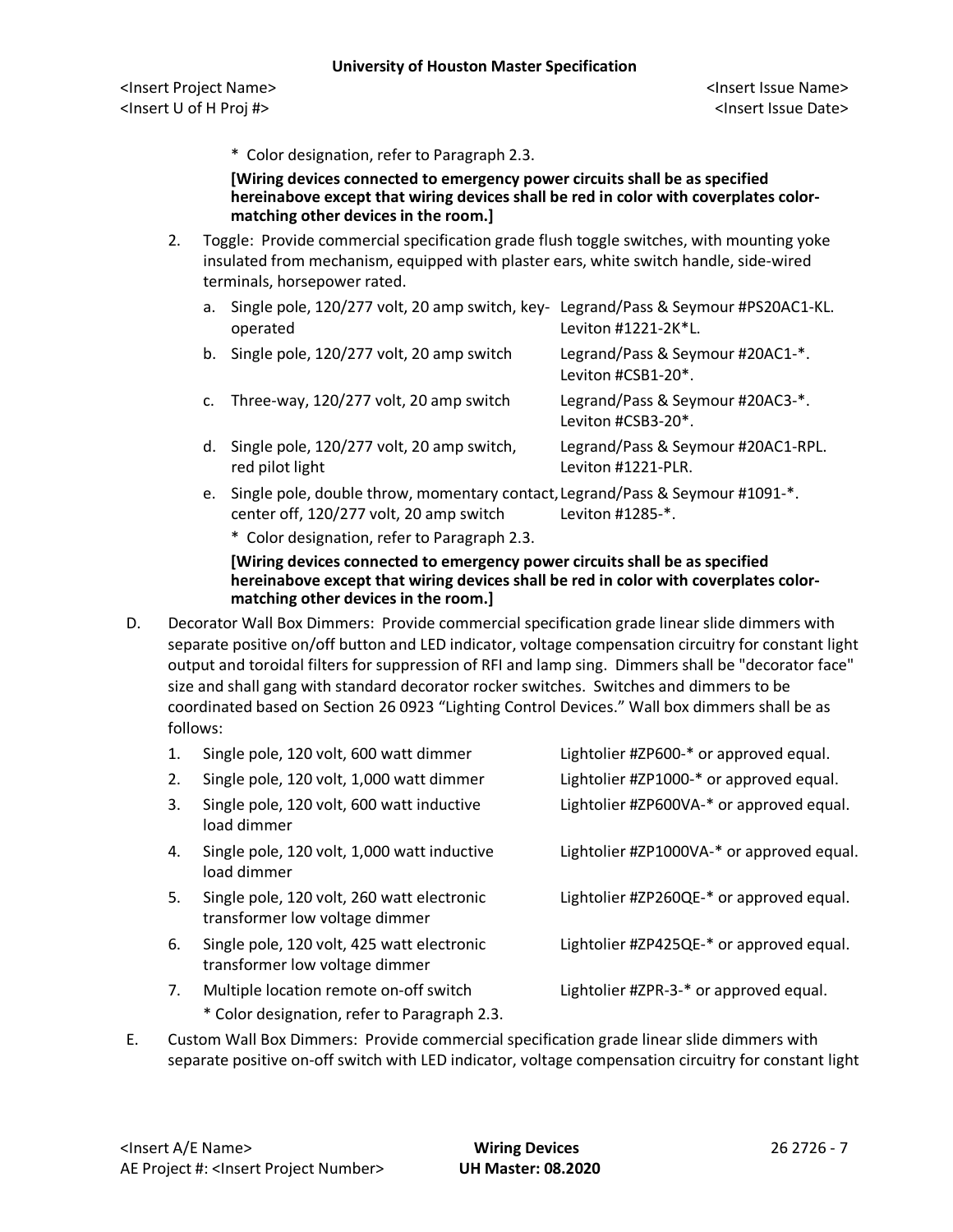<Insert Project Name> <Insert Issue Name> <Insert U of H Proj #> <Insert Issue Date>

output and toroidal filters for suppression of RF and lamp sing. Matching switches shall be available for ganging with dimmers. Ganged dimmers and/or switches shall be provided with a single coverplate to match the installed configuration. Wall box dimmers shall be as follows:

1. Single pole, 120 volt, 600 watt dimmer Lightolier #MP600-\* or approved equal. 2. Single pole, 120 volt, 1000 watt dimmer Lightolier #MP1000-\* or approved equal. 3. Single pole, 120 volt, 1500 watt dimmer Lightolier #MP1500-\* or approved equal. 4. Single pole, 120 volt, 2000 watt dimmer Lightolier #MP2000-\* or approved equal. 5. Single pole, 120 volt, 600 watt inductive load Lightolier #MP600VA-\* or approved equal. dimmer 6. Single pole, 120 volt, 1000 watt inductive load Lightolier #MP1000VA-\* or approved equal. dimmer 7. Single pole, 120 volt, 1500 watt inductive load Lightolier #MP1500VA-\* or approved equal. dimmer 8. Single pole, 120 volt, 2000 watt inductive load Lightolier #MP2000VA-\* or approved equal. dimmer 9. Single pole, 120 volt, 525 watt electronic Lightolier #MP525QE-\* or approved equal. transformer low voltage dimmer 10. Single pole, 120 volt, 625 watt electronic Lightolier #MP625QE-\* or approved equal. transformer low voltage dimmer 11. Multiple location remote on-off remote Lightolier MRP-3-\* or approved equal. 12. Matching single pole switch **Lightolier MP-1P-\*** or approved equal. 13. Matching 3-way switch **Lightolier MP-3P-\*** or approved equal. 14. Matching 4-way switch Lightolier MP-4P-\* or approved equal. 15. Dimmer ganging faceplates Lightolier FB/NFB/ Custom as required-\* or approved equal.

\* Color designation, refer to Paragraph 2.3.

F. Pushbutton: Emergency power off, single pole, 120 volt ac, 20 amp, momentary contact nonilluminated push button, red color cap and guard: Square D Company, Class 9001, KR2RH5 pushbutton, K25 flush stainless steel plate, KN805 legend plate, and K60 cover.

## 2.2 WIRING DEVICE ACCESSORIES

- A. Wall Plates: Provide switch, duplex outlet and telephone wall plates, with single or multigang cutouts as indicated, **[complete with metal screws for securing plates to devices.] [Screw heads shall be colored to match finish of plate.]** Wall plates shall possess the following additional construction features:
	- 1. Material and Finish:
		- a. Specification grade, smooth, nylon and Lexan for general duty receptacles, data receptacles, and switches. Pass & Seymour #RP series or approved equal. Jumbo plates are not acceptable.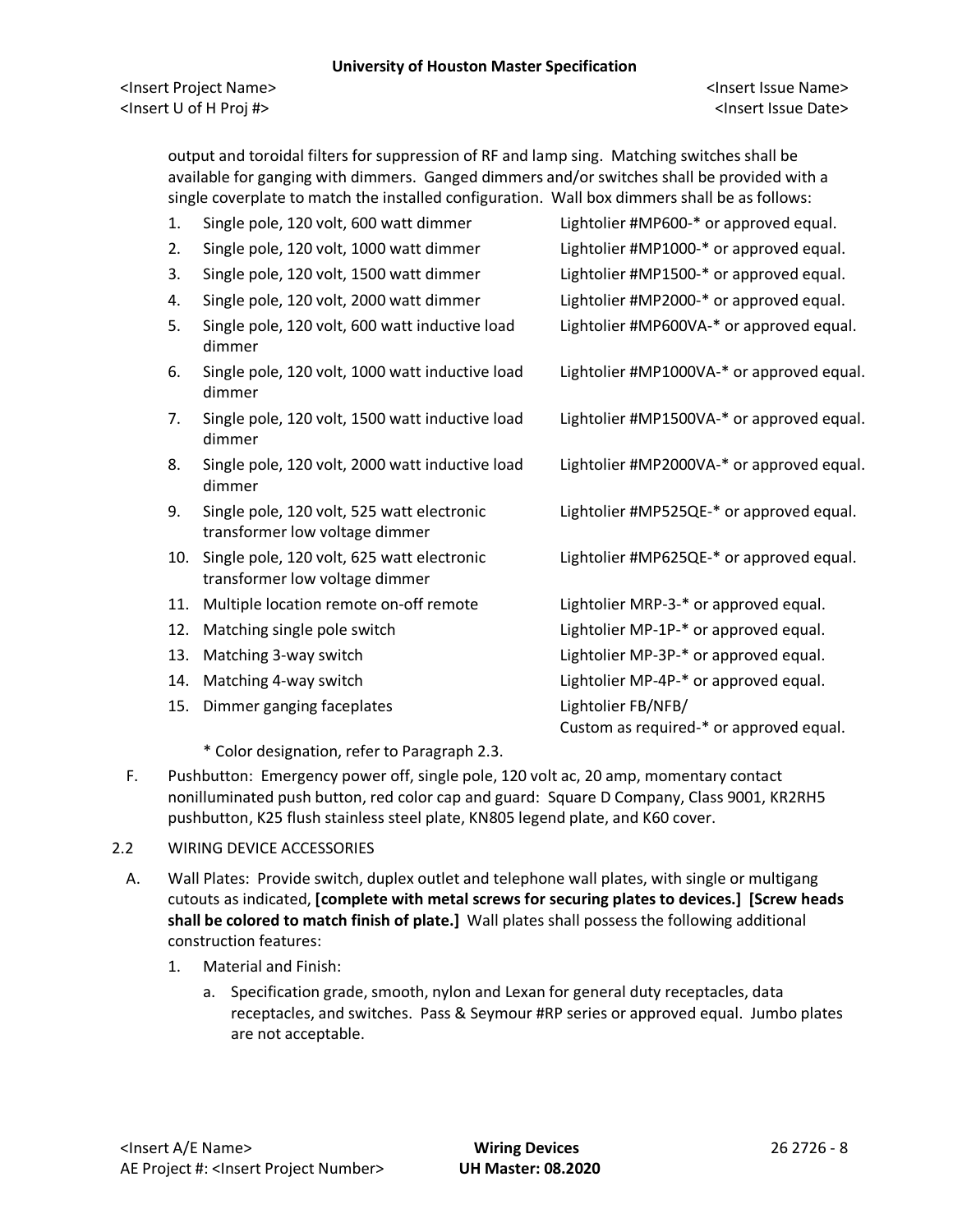<Insert Project Name> <Insert Issue Name> <Insert U of H Proj #> <Insert Issue Date>

- b. Specification grade, Type 302, satin-finished stainless steel, 0.1 inch thick for heavy duty receptacles and kitchen receptacles.
- c. Specification grade, weatherproof, coverplate, gasketed UV stabilized polycarbonate with hinged gasketed device cover, for exterior and wet area receptacles. Coverplates shall be NEMA Type 3R rated and shall be watertight when in use. **[Coverplates shall be of a tamper resistant design with a key lock.]** Coverplates shall be as manufactured by Taymac Corporation, RACO, Intermatic or an approved equal.
- **d. [Specification grade, Type 302 or Type 430, satin-finished stainless steel, 0.030 inch thick for general duty receptacles and switches for elevator lobbies, entrance lobbies, restrooms, and public areas.]**
- **e. [Specification grade, smooth, [nylon or Lexan] for emergency power receptacles and switches.]**
- **f. [Specification grade, smooth, [high impact nylon or Lexan] for hospital receptacles and switches.].**
- **g. [Data power receptacles shall be engraved and black paint filled or permanently stamped black letters to indicate "DATA POWER".]**
- 2.3 WIRING DEVICE/COVERPLATE COLORS
	- A. General: Provide general duty wiring devices and coverplates in colors as follows:
		- 1. Painted Drywall: Provide white general use receptacles and switches and gray data receptacles with matching white thermoplastic coverplates in occupied areas and white Lexan coverplates in mechanical/electrical and maintenance areas.
		- 2. **[Wood and Stone Wainscoting: Provide brown receptacles and switches with metal coverplates with an oiled-bronze finish color, as approved by the Architect.]**
		- 3. **[Kitchen: Provide white wiring devices with stainless steel cover plates above 36 inches above finished floor and weatherproof Lexan cover plates below 36 inches above finished floor.]**
- 2.4 POWER POLES
	- **A.** General: Provide **[satin anodized]** aluminum power poles to provide power and voice/data service to free standing **[desk] [workstation]** locations where shown on the Drawings.
	- B. Construction: Poles shall be a square section aluminum extrusion with two separate compartments for power wiring and voice/data wiring. Pole base shall incorporate a scuff base and velcro mounting system for carpet or tile floors. Pole shall be furnished with hardware for attachment to the ceiling grid and an above ceiling service junction box with divider separating connections to the two wiring compartment in the pole.
	- C. Power Provisions: Each pole shall have two NEMA #Type 5-20A duplex receptacles installed and prewired, with three No. 12 copper conductors to the junction box at the top of the pole.
	- D. Voice/Data Provisions: Each pole shall have knockouts for installation of a **[modular voice/data outlet as specified in Section 27 1500 "Communications Horizontal Cabling"].** The pole width and available depth shall be adequate to accommodate the voice/data outlets which will be installed.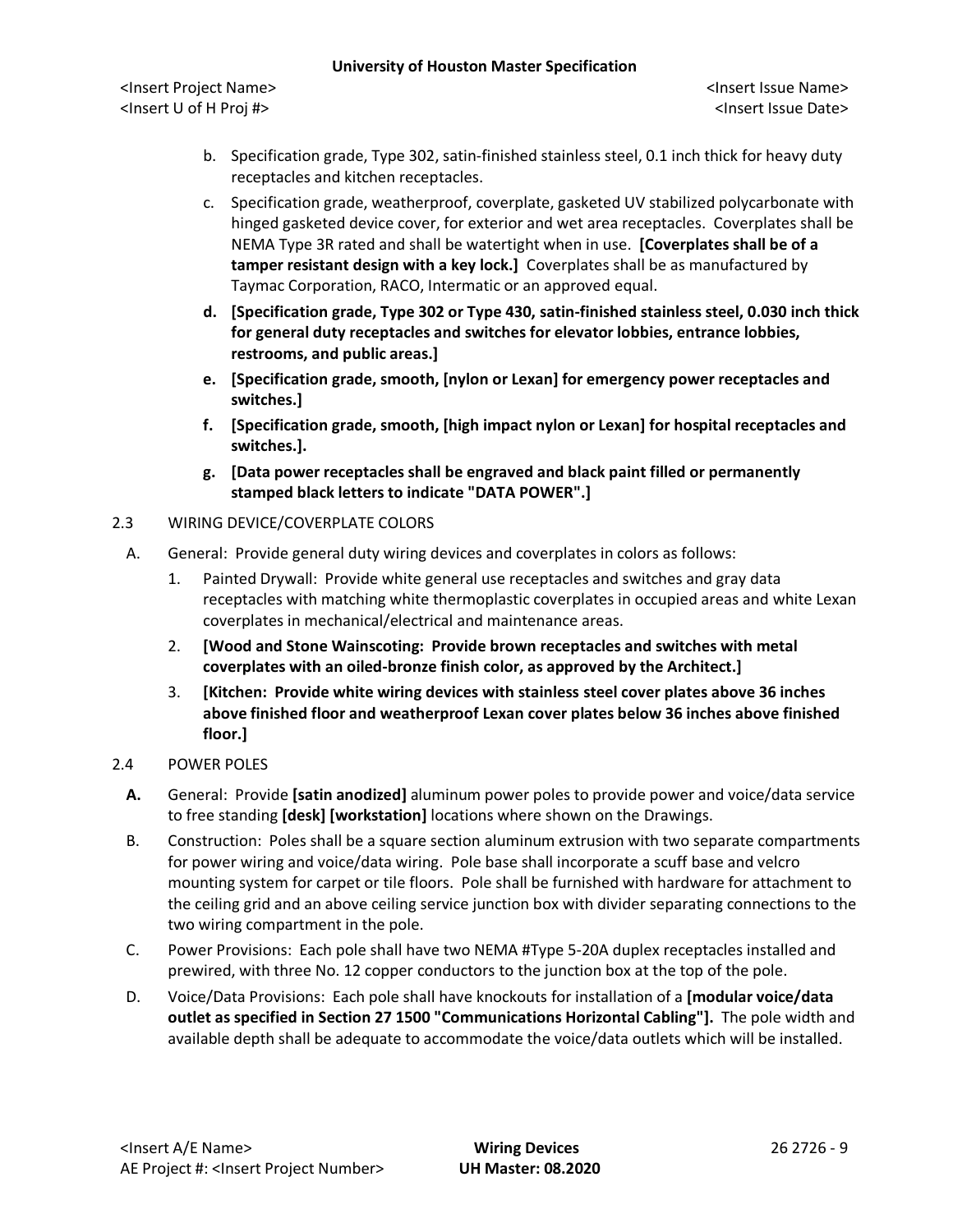E. Manufacturers: Poles shall be similar to Wiremold No. AMTP/ALTP-4 or an approved equal by Hubbell.

### 2.5 **[CORD REELS**

**A. General: Provide lift, pick-up and suspension duty cord reels with 25 feet of 3 #12 awg SO cord, 4 roller outlet, ball stop and NEMA #5-20R connector on cable end. Appleton No. RL103J-123-25 with No. R01A 4 roller outlet, No. BS 604 ball stop and Leviton #8319C NEMA #5-20R connector, Hubbell HBL12523C20, Legrand/Pass & Seymour CRCD123N25S20.**

#### PART 3 - EXECUTION

- 3.1 INSPECTION
	- A. Installer must examine the areas and conditions under which wiring devices and floor boxes are to be installed and notify the Contractor in writing of conditions detrimental to the proper and timely completion of the work. Inspect devices for physical damage. Do not proceed with the work until unsatisfactory conditions have been corrected.
- 3.2 INSTALLATION OF WIRING DEVICES
	- A. General:
		- 1. Install wiring devices where shown, in accordance with manufacturer's written instructions, applicable requirements of NEC and in accordance with recognized industry practices to ensure that products serve intended function. Delay installation of devices until wall construction and wiring is completed.
		- 2. Special purpose switches and/or outlets not covered by the specifications, but noted on the Drawings shall be of the amperage, voltage rating, and NEMA configuration indicated. The switches and/or outlets shall be specification grade of the same quality as those specified.
		- 3. When "EQUIPMENT ONLY" or "JUNCTION BOX ONLY" is indicated for equipment, it shall be the responsibility of the Electrical Subcontractor to obtain from the supplier, the complete data as related to the electrical portion of the equipment, including rough-ins, mounting height, type of outlet, items furnished by the supplier, etc. The Electrical Subcontractor shall be responsible for furnishing and installing all materials which are usually the Electrical Subcontractor's responsibility with the installation of the equipment.
		- 4. The approximate location of switches, power outlets, floor boxes, etc., is indicated on the Drawings. These Drawings, however, may not give complete and accurate information in regard to locations of such items. Determine exact locations by reference to the general building Drawings and by actual measurements during construction of the building before rough-in, subject to the approval of the Construction Inspector.
	- B. Box Condition: Install receptacles and switches only in electrical boxes which are clean, free from excess building materials, debris, and similar matter.
	- C. Alignment: Install all wiring devices plumb and aligned in the plane of the wall, floor, or ceiling in which they are installed.
	- D. Switches and Dimmers: Install switches and wall box dimmers at a height as specified in Section 26 0501 "Electrical Basic Materials and Methods" to switch center line, unless otherwise noted on Drawings, on the strike side of doors as hung and in a uniform position so that the same direction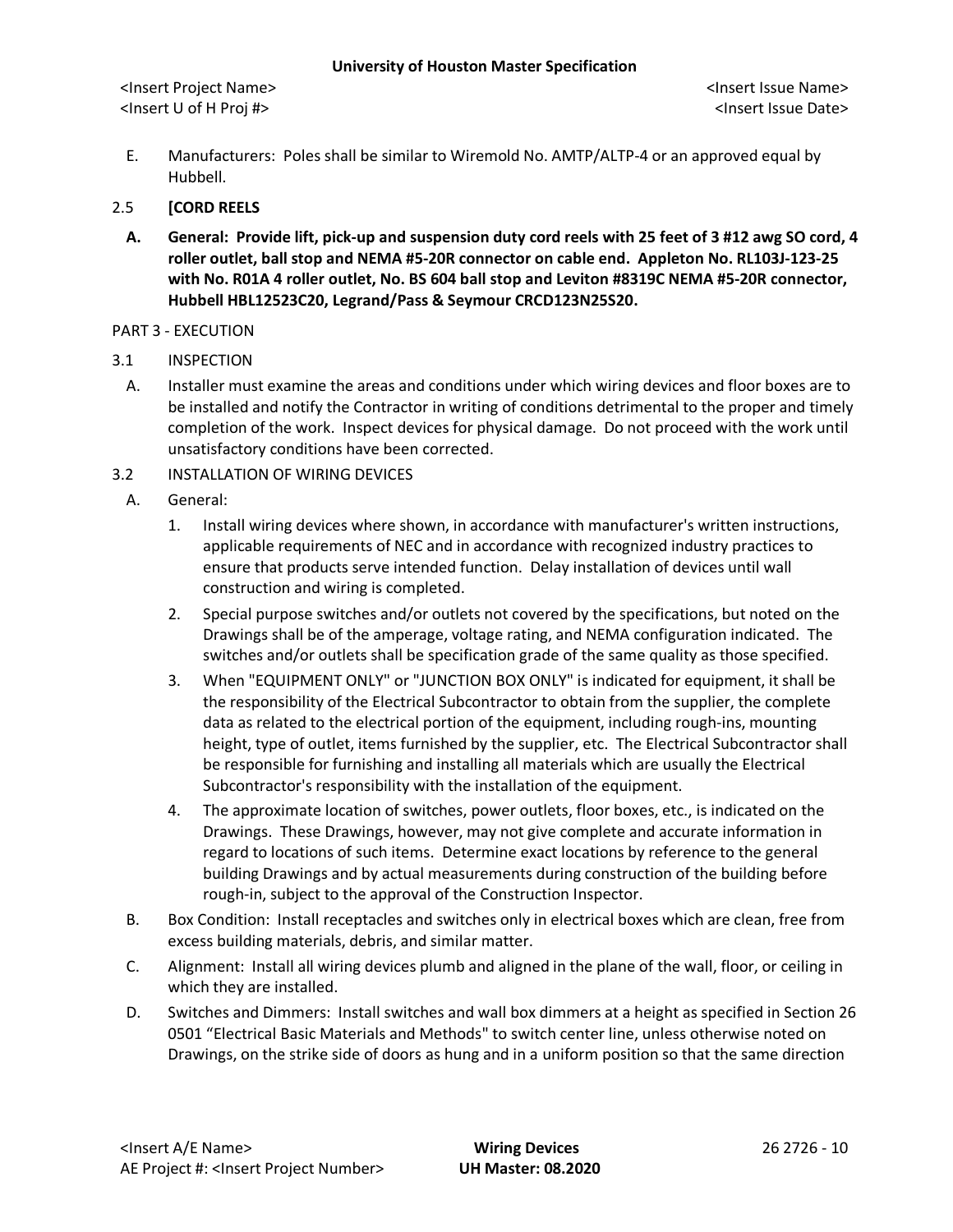will open and close the circuit throughout the project. Where shown near doors, install switches and dimmers not less than 2 inches and not more than 12 inches from door trim. Where more than one switch is in the same location, install switches in a multi-gang box with a single coverplate. Use toggle switches for motor disconnect switches (motor rated) only when installed in a ceiling plenum or in a mechanical, electrical, or telephone room.

- **E.** Receptacles: Install receptacles vertically at a height as specified in Section 26 0501, "Electrical Basic Materials and Methods", to receptacle center line above finished floor and horizontally at a height as specified in Section 26 0501"Electrical Basic Materials and Methods" to receptacle center line above counter tops unless shown or specified otherwise. Where splash backs occur above counters, mount devices horizontally at a height as specified in Section 26 0501 "Electrical Basic Materials and Methods" to receptacle center line above splash backs. Receptacles shall be installed with ground pin receiver down. All devices shall be installed complete with coverplates. Use 20 ampere receptacle when only one receptacle is installed on a branch circuit. **[Add where hospital grade receptacle are to be installed]**
- F. Coverplates:
	- 1. Install stainless steel coverplates on all heavy-duty receptacles and wiring devices located in kitchen areas. Coffee bars shall not be considered kitchen areas. Install weatherproof coverplates on all exterior and wet area receptacles. Refer to Paragraph 2.3 for additional requirements.
	- 2. Multi-gang wall plates shall be used for each group of ganged devices. Mounting screws shall be installed for each device covered by the wall plate.
	- 3. Wall plates for concealed work shall be flush against the finished wall, and shall completely cover the wall opening. Wall plates shall not be installed until all painting has been completed. Devices shall be protected by masking tape or other coverage until painting is complete. Any device with paint on it shall be replaced at no expense to the Owner. Jumbo plates are not acceptable.
	- 4. Engrave and black paint fill text descriptions and branch circuit numbers on switch and receptacle coverplates where shown on the Drawings or specified herein.
- G. Mounting Heights: Refer to Section 26 0501 "Electrical Basic Materials and Methods" for wiring device mounting heights.
- **H. [Power Poles: Power poles shall be roughed-in with the project construction, however the actual installation and connection of poles shall be delayed until final furniture locations are determined by the user of the space.]**
- **I. [Cord Reels: Install cord reels above ceiling with roller outlet protruding through ceiling. Provide miscellaneous metal support above ceiling to support reel and trim plate at ceiling cutout.]**
- 3.3 PROTECTION OF WALL PLATES AND RECEPTACLES
- A. General: Upon installation of wall plates and receptacles, advise Contractor regarding proper and cautious use of convenience outlets. At time of Substantial Completion, replace those items which have been damaged, including those burned and scored by faulty plugs.
- 3.4 IDENTIFICATION